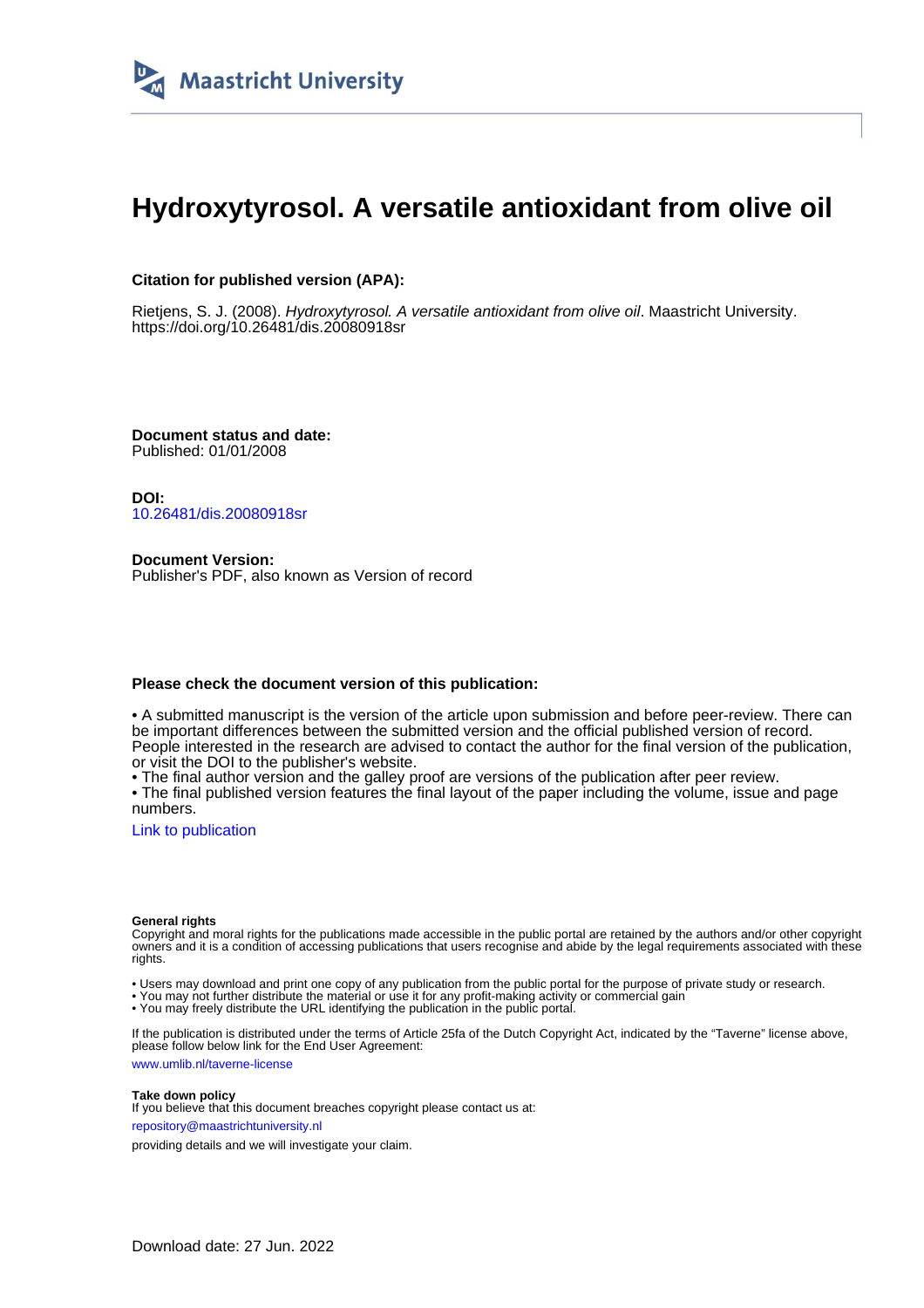# **SUMMARY**

Hydroxytyrosol is an excellent antioxidant. The fundament for the physiological impact of hydroxytyrosol is its high intrinsic antioxidant activity. Hydroxytyrosol is a potent scavenger of several reactive species, i.e. superoxide radical (O<sub>2</sub><sup>•</sup>), hydroxyl radical (OH<sup>•</sup>) and peroxynitrite (ONOOH). The amphiphilic character of hydroxytyrosol facilitates its uptake in the intestines. Moreover, because of its amphiphilic nature, hydroxytyrosol is expected to provide protection in both lipid and aqueous cellular compartments.

Hydroxytyrosol has beneficial effects on cardiovascular health. It protects against the oxidative stress mediated impairment of blood vessel relaxation, thereby preserving one of the key mechanisms in regulating blood pressure. Moreover, the oxidation of low density lipoprotein (LDL) is efficiently prevented by hydroxytyrosol. The oxidation of LDL is regarded as one of the key steps of the initiation of atherosclerosis.

The applicability of hydroxytyrosol is not merely restricted to cardiovascular health. The present thesis shows that hydroxytyrosol efficiently protects against the oxidative stress mediated reduction in force production of isolated skeletal muscle. Furthermore, the supplementation of hydroxytyrosol in healthy men considerably boosts the antioxidant capacity of blood and muscle and attenuates the rise in plasma lactate during exercise.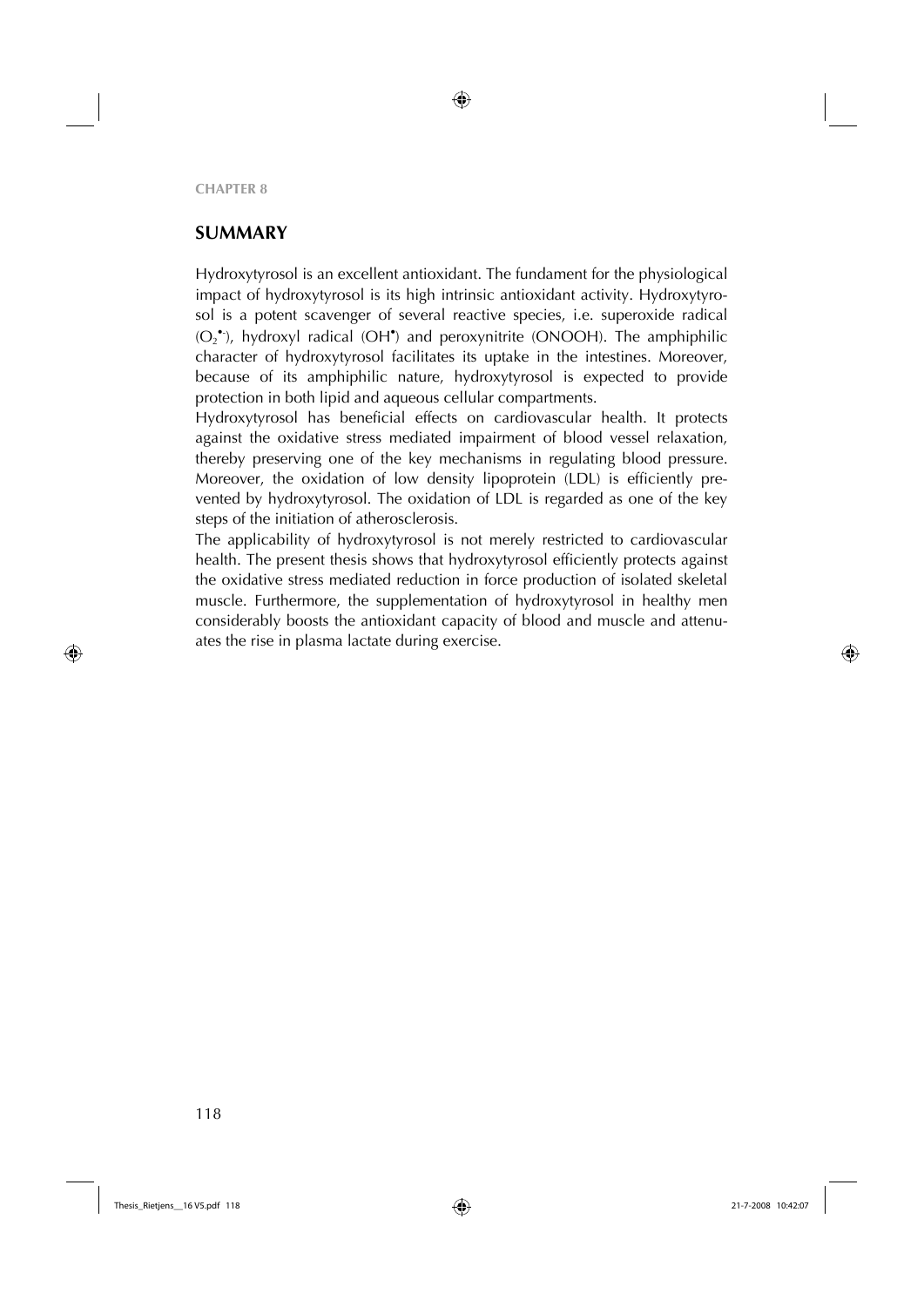## **PERSPECTIVE**

The application field of hydroxytyrosol is broad. Hydroxytyrosol is of interest in all kinds of situations involving oxidative stress. Based on the results described in this thesis, it would be interesting to further study the beneficial cardiovascular effects of hydroxytyrosol. Especially for people at risk (such as having a high blood pressure or high LDL to HDL ratio) hydroxytyrosol might be beneficial. With regard to the application of hydroxytyrosol, one should also be cautious by taking the law of Paracelsus into account. This law states that every compound, so also hydroxytyrosol, will be toxic provided that the dose is high enough. This applies especially to people not at risk taking supplements high in hydroxytyrosol over a long period of time. Therefore, it is important to establish not only the efficacy, but also the safety of long-term use of hydroxytyrosol. It should be noted that in the experiments described in this thesis, no signs of toxicity due to hydroxytyrosol administration were observed.

Another promising option is to further elaborate on the effect of hydroxytyrosol during exercise. The increase in TEAC of plasma lasted only approximately 90 minutes after intake of hydroxytyrosol. Supplementing hydroxytyrosol not only 30 minutes before, but also directly after exercise would have prolonged the increase in TEAC, which might have been more effective in protecting against oxidative damage. Here also specific target populations can be pointed out that might benefit most from hydroxytyrosol supplementation during exercise, for example people suffering from chronic obstructive pulmonary disease (COPD) or type 2 diabetes. Besides an impaired antioxidant defence, these patients have a relatively high production of radicals even under basal conditions. A negative health effect of a high radical flux induced by exercise is therefore expected to be more pronounced in these individuals. Interestingly, exercise is recommended in the treatment of these patients. Hydroxytyrosol supplementation during exercise might therefore especially be relevant for these patients, as it strengthens the antioxidant defence against ROS generated during exercise.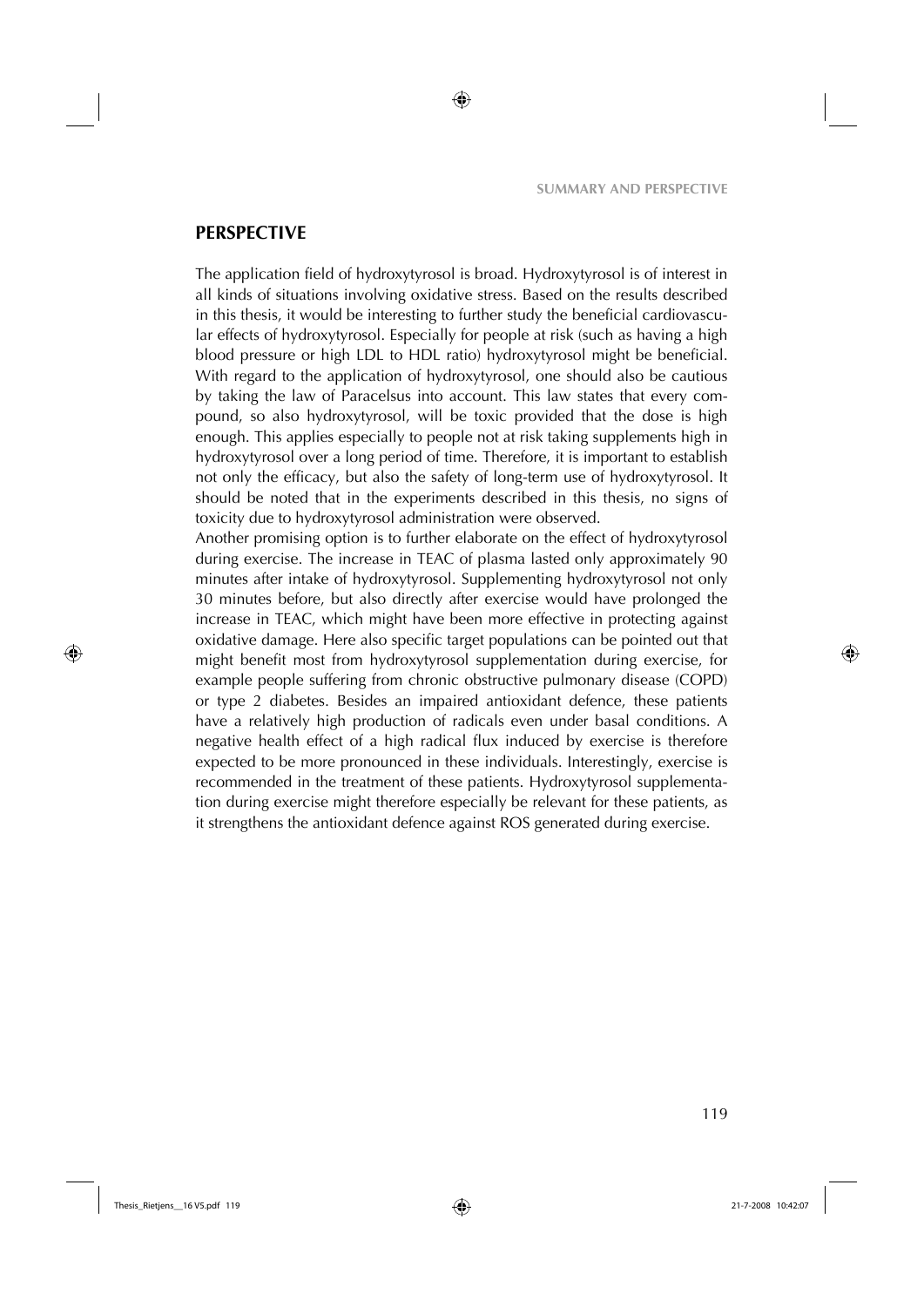# **SAMENVATTING**

Hydroxytyrosol is een uitmuntende antioxidant. Het fundament voor de fysiologische impact van hydroxytyrosol wordt gevormd door de hoge intrinsieke antioxidant activiteit. Dit proefschrift laat zien dat hydroxytyrosol een effectieve scavenger is van verschillende reactieve deeltjes, zoals superoxide radicalen (O<sub>2</sub><sup>•</sup>), hydroxyl radicalen (OH<sup>•</sup>) en peroxynitriet (ONOOH). Het amphiphilisch karakter van hydroxytyrosol bevordert de opname van hydroxytyrosol in de darm. Bovendien wordt verwacht dat, vanwege het amphiphilisch karakter, hydroxytyrosol in staat is om als antioxidant bescherming te bieden in zowel hydrofobe als hydrofiele compartimenten van de cel.

Hydroxytyrosol heeft positieve cardiovasculaire gezondheidseffecten. Hydroxytyrosol is in staat om bescherming te bieden tegen de oxidatieve stress gemedieerde reductie in bloedvat relaxatie. Hierdoor blijft een essentieel mechanisme in de regulatie van de bloeddruk behouden. Daarnaast wordt de oxidatie van LDL effectief tegengegaan door hydroxytyrosol. De oxidatie van LDL wordt gezien als een van de belangrijkste stappen in de initiatie van atherosclerosis.

De toepasbaarheid van hydroxytyrosol is niet alleen beperkt tot cardiovasculaire gezondheid. Dit proefschrift toont aan dat hydroxytyrosol effectieve bescherming biedt tegen de oxidatieve stress gemedieerde reductie in krachtontwikkeling van geïsoleerd skeletspierweefsel. Daarnaast versterkt het supplementeren van hydroxytyrosol tijdens fysieke inspanning de antioxidant capaciteit van bloed en spieren van gezonde vrijwilligers. Bovendien verlaagt hydroxytyrosol de productie van melkzuur tijdens fysieke inspanning.